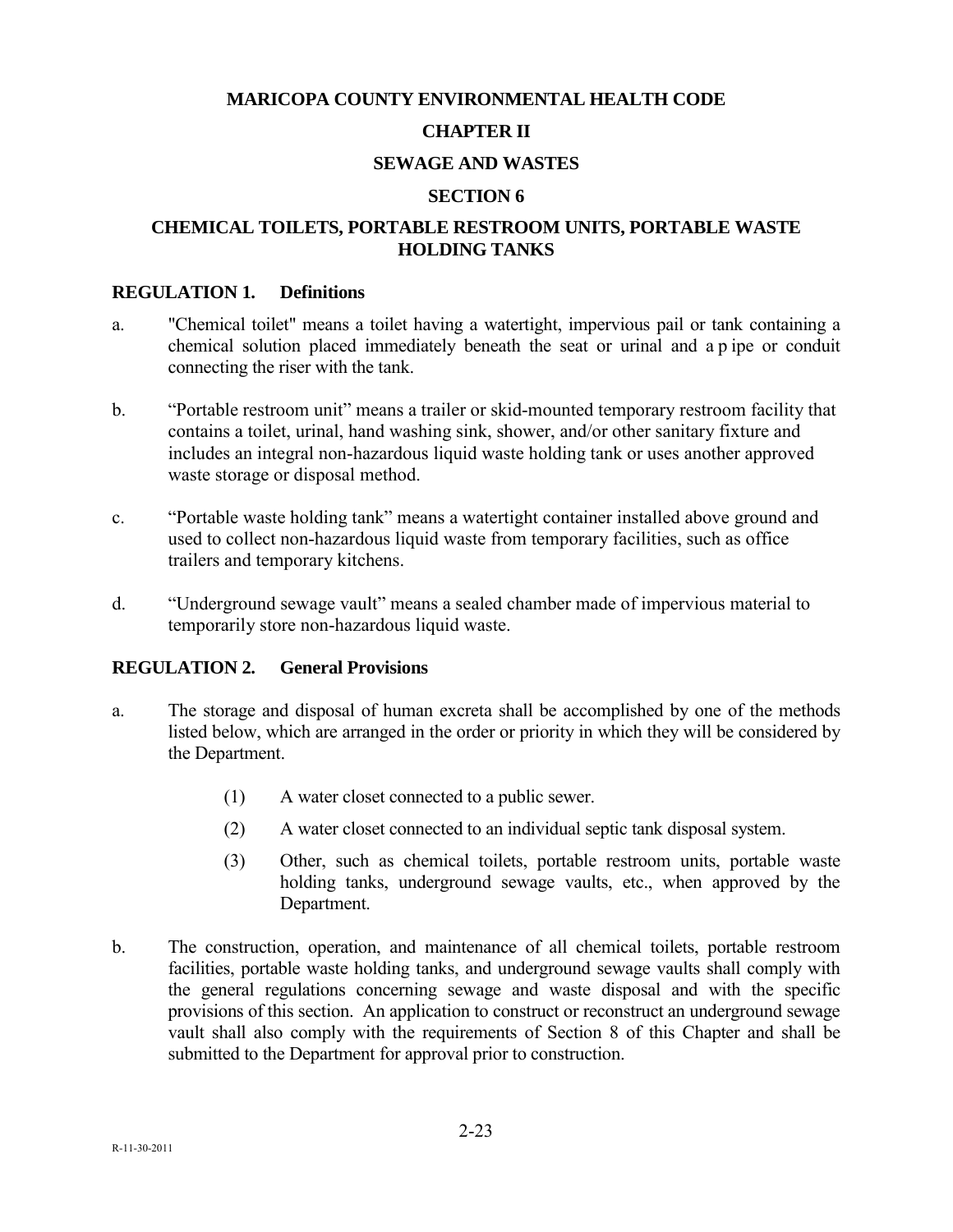- (1) Every chemical toilet, portable restroom unit, portable waste holding tank, and underground sewage vault shall be of approved construction and maintained in a sound, clean and sanitary condition, free of insects, vermin, over flowing leakage, and other unhealthful conditions. Suitable means shall be taken to effectively control black widow spiders and other poisonous insects.
- (2) Chemical toilets, portable restroom units, portable waste holding tanks, and underground sewage vaults may be installed only:
	- (a) where connection to an approved sewage disposal system is impractical or impossible, or;
	- (b) where water under pressure is not available, or;
	- (c) where the installation of an individual sewage disposal system or other approved method of sewage or waste disposal is impractical or impossible, and;
	- (d) where its contents will not pollute, or tend to pollute, any water supply, potential water supply, swimming pool, or other bathing area, and;
	- (e) where it would not create a public health hazard or Public Health nuisance, and;
	- (f) if it complies with all the provisions of this code.
- c. A portable restroom unit or portable waste holding tank may be installed as a temporary measure if a severe site or operational constraint prevents connection to a s ewer or installation of another on-site wastewater treatment facility and the installation is serving temporary facilities. T he Department may require the permit holder to remove portable restrooms or waste holding tanks from a location after two (2) years if the use is determined to be not temporary.

# **REGULATION 3. Reserved**

### **REGULATION 4 Reserved**

### **REGULATION 5. Required Toilet Facilities for Construction Sites and Public Gatherings**

a. No person shall initiate or proceed with a construction, erection, alteration, repair, or razing project without first having provided an adequate number of suitable sanitary toilets for the use of persons on the project in a ratio of at least one (1) toilet per twenty (20) persons. Such toilets shall be of the water-flushed or chemical type approved by the department and located on or within two hundred (200) feet of each work area within the project site.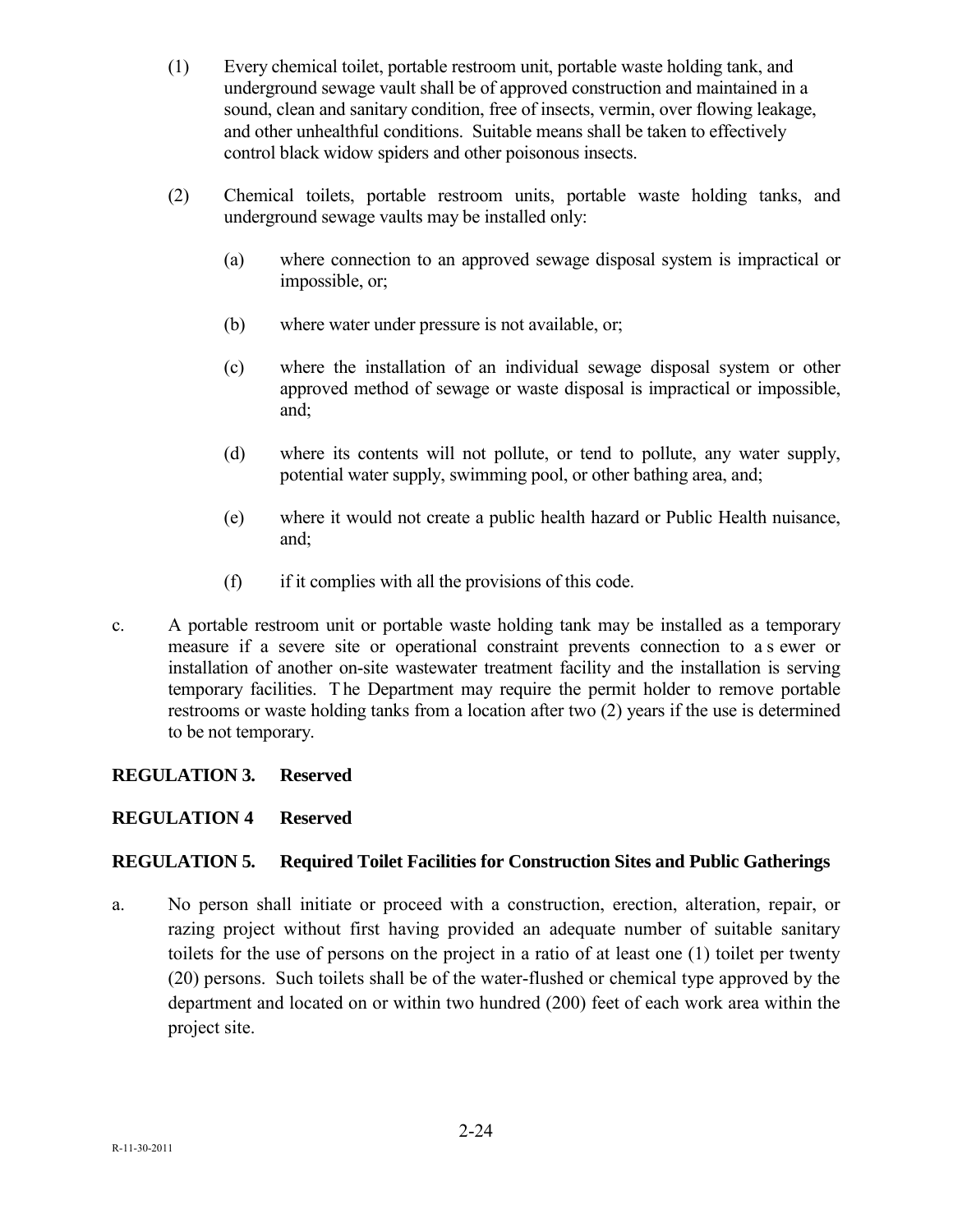- b At any public gathering for any commercial, religious, or public event where adequate permanent toilet facilities are not provided on the immediate premises as required by state law:
	- (1) Suitable approved toilet facilities of the water-flushed or chemical type adequate for the estimated attendance shall be located within two hundred (200) feet of such gathering, with the minimum of 1 toilet per 100 persons in attendance or as required by the Environmental Health Officer.
	- (2) The use of permanent off-site toilet facilities may be approved by the Department provided written permission has been obtained for such use from the owner of the toilets and provided that the public is permitted free and reasonable use of the facilities for the duration of the event. D irectional signage to such off-site toilet facilities shall be provided at the event site.

## **REGULATION 6. Chemical Toilets, Portable Restrooms, and Portable Waste Holding Tanks**

- a. All chemical toilet installations shall comply with the general regulations concerning sewage and waste disposal and with the specific provisions of this section and as follows.
	- (1) Chemical toilets shall be of sanitary construction and maintained in a clean and sanitary manner. Toilet paper shall be available at all times.
	- (2) Chemical toilets shall not be installed within twenty (20) feet of occupied premises or within ten (10) feet of any public thoroughfare or sidewalk, unless authorized by the Department.
	- (3) The floors of chemical toilets shall be of smooth, finished, nonabsorbent material. Seats, walls, and ceilings shall be of smooth, easily cleanable, light-colored finish.
	- (4) Toilet facilities intended for male use shall include a urinal, installed at least twenty (20) inches from the toilet seat opening. The urinal shall be made of corrosion-resistant, impervious material finished with a smooth surface and sloped to facilitate cleaning and draining. A splash board of similar material at least nine (9) inches higher than the overflow rim shall be provided.
	- (5) In chemical toilets, seats shall be installed so as to ensure that wastes drop unimpeded or are flushed into a receiving tank. The receiving tank shall be of impervious, corrosion-resistant material with an easily accessible opening for cleaning. The tank shall be built of a m aterial and thickness acceptable to and approved by the Department. Vent pipes in chemical toilets, when installed in the vertical tube forming the toilet bowl, shall be inserted at an angle not over thirty (30) degrees from the vertical to minimize clogging and corrosion.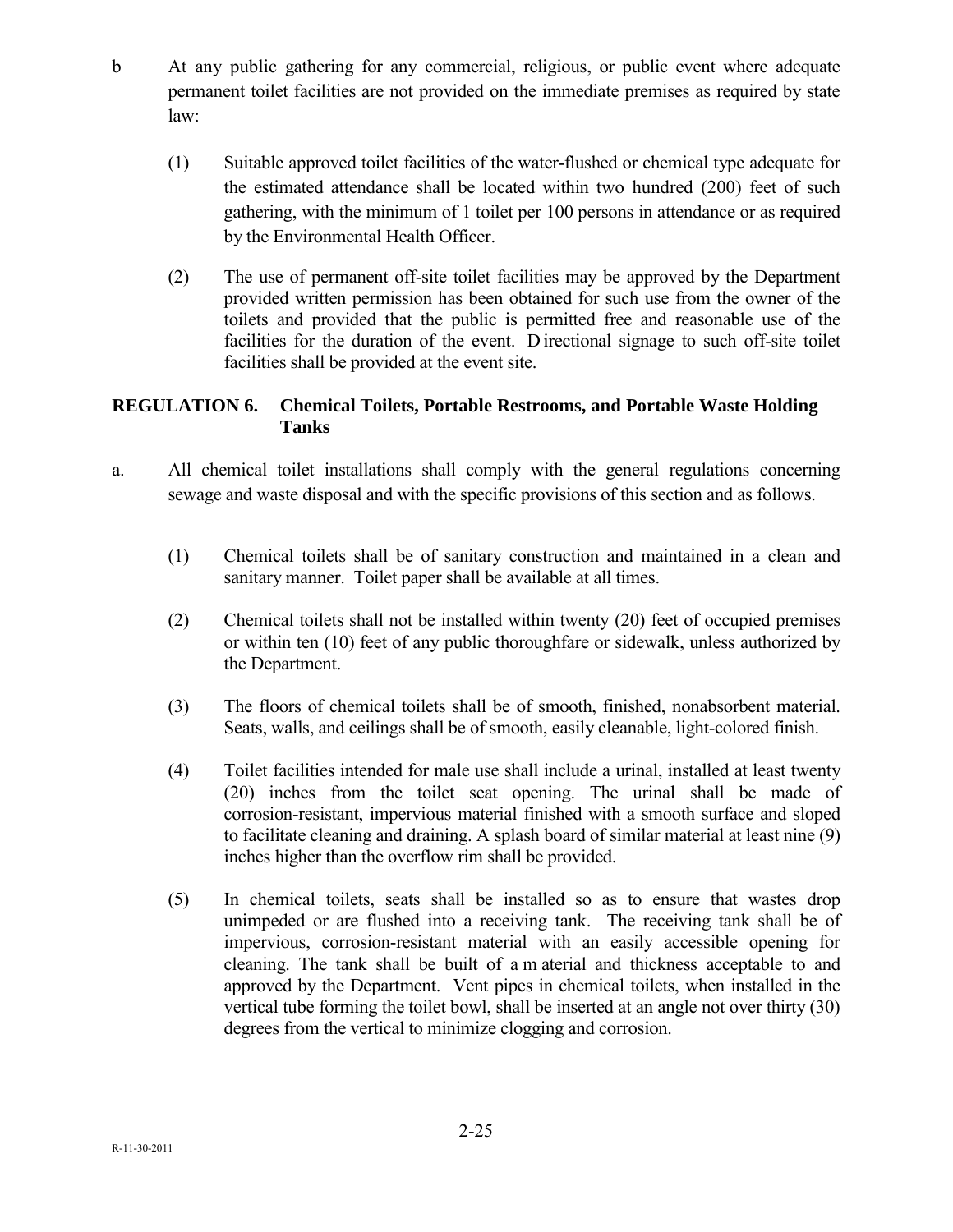- (6) A solution of sodium hydroxide or other approved chemical shall be maintained in the tank or receiving element at a level that prevents septicity and the creation of objectionable odors.
- (7) The contents of toilets shall be disposed of in an approved manner and location.
- (8) All spills shall be cleaned up immediately by collecting spilled waste, removing and/or disinfecting contaminated soil, and disinfecting affected surfaces with a disinfecting solution. The owner shall maintain a record of all spills of over one (1) gallon for a period of one (1) year and provide the record to the Department for inspection upon request. The record shall include the date of the spill, date of clean up, location, name (event or business), address of the spill, estimated amount of spill, method of clean up, quality of material removed, and type and amount of disinfectant applied.
- b. All portable restroom units and portable waste holding tanks shall comply with all regulations of this Code concerning sewage, waste disposal, and site sanitation, as well as the specific provision of this section.
	- (1) Portable restroom units and portable waste holding tanks shall be installed to allow unobstructed access for servicing equipment to remove waste.
	- (2) Waste holding tanks shall be structurally designed specifically for a waste holding tank application and constructed from corrosion resistant, leak free, durable material. The tank and all waste plumbing shall be ventilated to drain all fixtures and minimize objectionable odors.
	- (3) Portable restroom facilities shall be maintained in a clean and sanitary manner. Toilet paper shall be available at all times.
	- (4) Contents of waste holding tanks shall be disposed of by a vehicle that is permitted by the Department for non-hazardous liquid waste collection and transport.
	- (5) Waste holding tanks shall be emptied at a frequency to prevent overflowing, creation of an insanitary condition, a public health nuisance, and shall be maintained in good repair so as to prevent leakage of the contents onto the ground or any other surface.
	- (6) All spills shall be cleaned up immediately by collecting spilled waste, removing contaminated soil, and disinfecting affected surfaces with a disinfecting solution. The owner shall maintain a record of all spills for a period of three (3) years and provide the record to the Department for inspection upon request. The record shall include the date of the spill, date of clean up, location, name (event or business), address of the spill, estimated amount of spill, method of clean up, quantity of material removed, and type and amount of disinfectant applied.
	- (7) The floors of portable restroom units shall be of smooth, finished, nonabsorbent material. Seats, walls and ceiling shall be of smooth, easily cleanable, lightcolored finish.
	- (8) Portable restroom facilities and portable waste holding tanks shall not be installed within twenty (20) feet of an occupied premises or within ten (10 feet of any public thoroughfare or sidewalk, unless authorized by the Department.